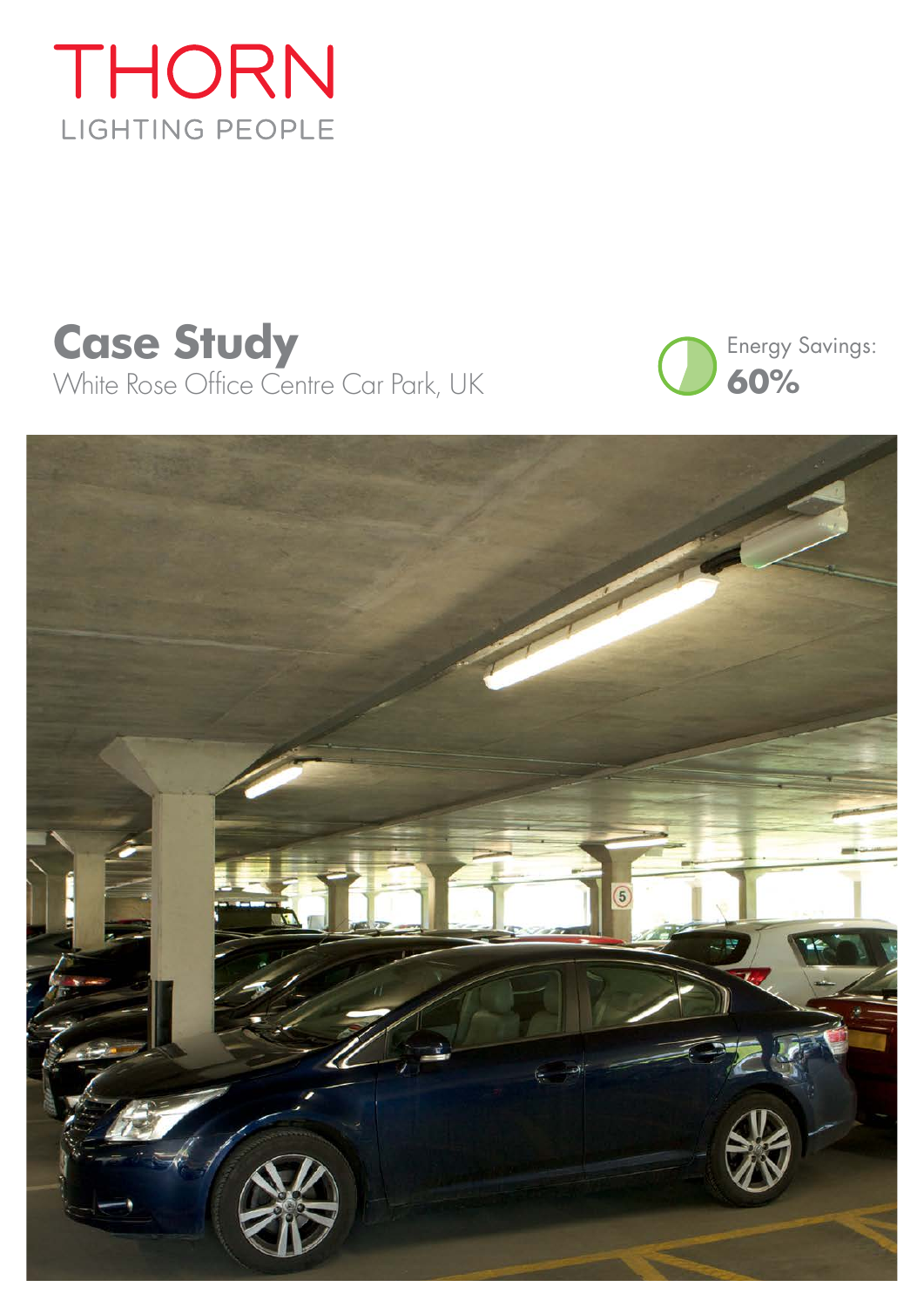# **Migration to LED lighting reduces energy consumption by 60% and lowers maintenance costs**



**The White Rose Office Centre Car Park has a long-standing relationship with GMI Energy, after GMI Construction originally built its state-of-the-art offices. The GMI Group is at the forefront of sustainable development in the UK, leading the way with smart building technology and environmental intelligence.** 

**It continually strives to add value to clients, so allowing GMI Energy to assess the potential for improved energy management in the car park was a natural progression and the first major step towards improved energy efficiency. With the support of the Thorn Energy Solutions team, GMI Energy managed this project from start to finish with an in-house team of energy experts.**



#### **The challenge**

The car park used a very inefficient fluorescent lighting system with a lifespan of typically just one year. Many of the lights were continually failing at a huge expense. There were also no lighting controls included with the previous lighting which means that all luminaires are on at 100% all day everyday regardless of whether anyone is in the carpark.

The target for the project was to reduce energy consumption whilst also reducing maintenance costs, and to deliver better light quality with improved safety.

#### **Key facts**

- Energy saving: **60%**
- CO<sub>2</sub> saving per annum: **95 tonnes**
- Payback: **1.9 years**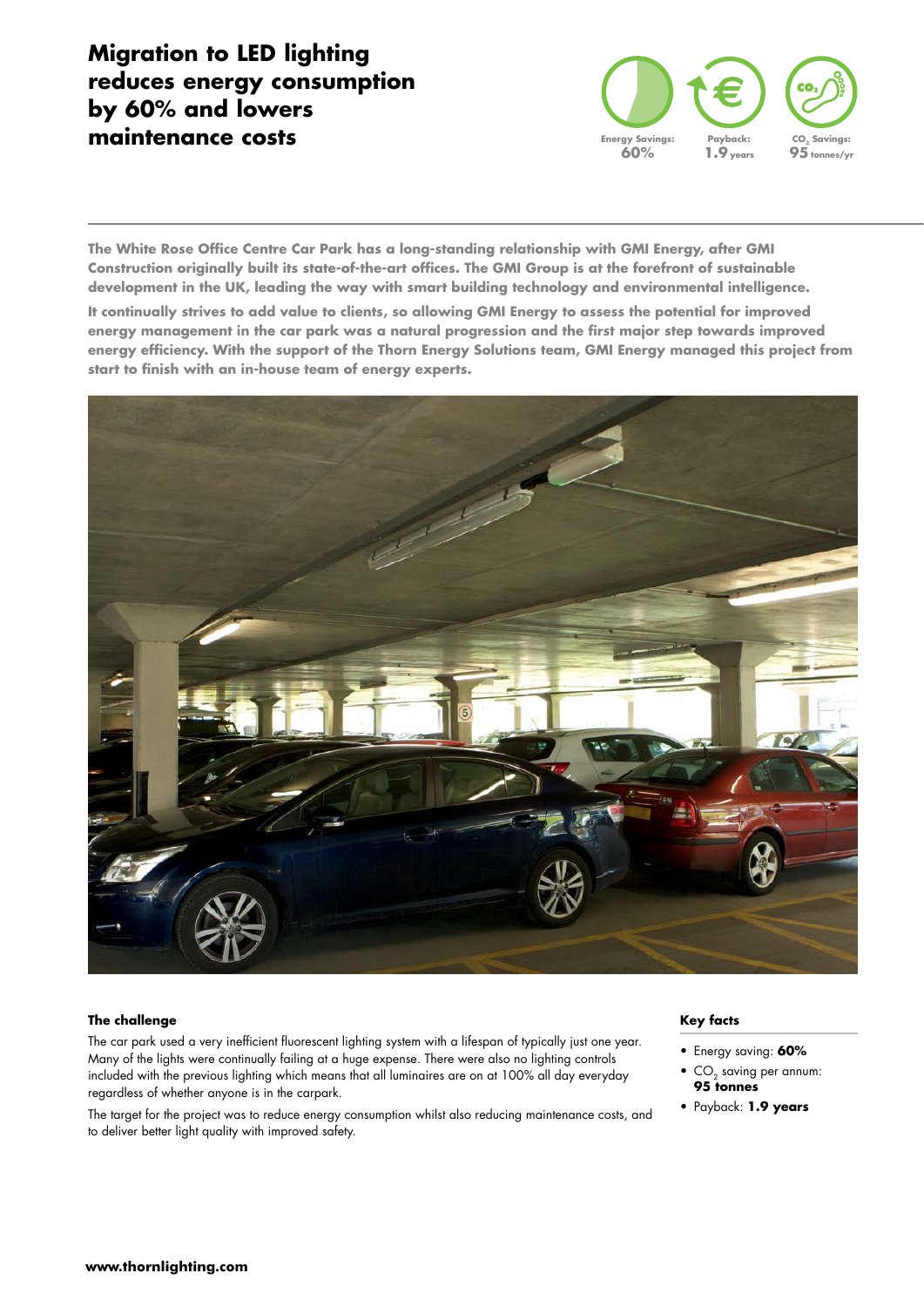

#### **The Solution**

GMI Energy has provided a new LED lighting system for the car park, replacing the fluorescent lighting with vastly improved energy efficiency. The new lighting system, which comprises 200 ImpactForce II LED luminaires (36W), will reduce energy consumption by 60 per cent and consequently deliver significant financial and CO<sub>2</sub> savings. With a 50,000-hour lifetime, the new LED lights can be expected to last more than 6 years and therefore drastically reduce maintenance requirements and costs. Overall, the system will pay for itself in just 1.9 years.

Another main driver for the project was to improve the lit environment within the car park area. Some luminaires in the carpark had failed leaving pockets of darkness which made the carpark feel unsafe at night. By using the very latest LED technology this has been achieved by producing a crisp white light with excellent vertical illuminance. The light distribution of the ImpactForce II LED luminaire ensures light onto the vertical surfaces of cars within the space and not just onto the ground. This makes the area feel bright and consequently a great deal safer. Further energy savings have been achieved by using presence detectors to switch off half the luminaires when nobody is present.





Before



Before

 $\overline{A}$ fter





**eControl** From Thorn's 15 ways to save energy, the following are key to minimising energy consumption at the White Rose Offices:



## **Luminaire distribution**

Improved luminaire distribution resulting in great vertical illuminance.



Improved luminaire efficacy resulting in significant energy reduction.

### **Presence/Absence**

Automatic switching of half the luminaires on presence detection further reduces energy usage.

#### **Maintenace**

Improved luminaire lifetime of 50,000hrs resulting in reduced maintenance costs.

\*Before shots are of a typical car park area at White Rose office park to show luminaires types only, without lighting controls.